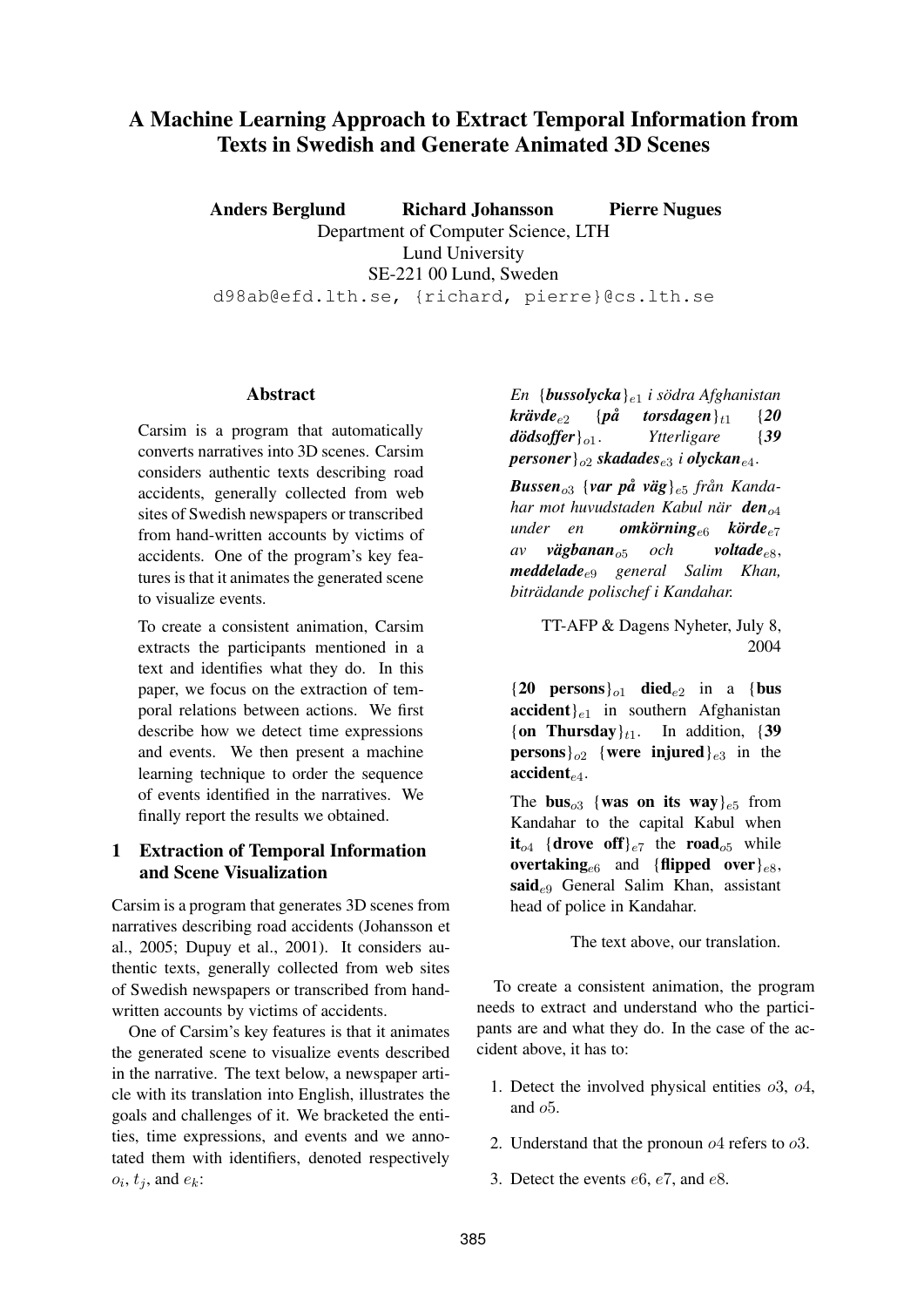- 4. Link the participants to the events using semantic roles or grammatical functions and infer the unmentioned vehicle that is overtaken.
- 5. Understand that the order of the events is e6 e7-e8.
- 6. Detect the time expression  $t_1$  to anchor temporally the animation.

In this paper, we describe how we address tasks 3, 5, and 6 within the Carsim program, i.e., how we detect, interpret, and order events and how we process time expressions.

## **2 Previous Work**

Research on the representation of time, events, and temporal relations dates back the beginning of logic. It resulted in an impressive number of formulations and models. In a review of contemporary theories and an attempt to unify them, Bennett and Galton (2004) classified the most influential formalisms along three lines. A first approach is to consider events as transitions between states as in STRIPS (Fikes and Nilsson, 1971). A second one is to map events on temporal intervals and to define relations between pairs of intervals. Allen's (1984) 13 temporal relations are a widely accepted example of this. A third approach is to reify events, to quantify them existentially, and to connect them to other objects using predicates based on action verbs and their modifiers (Davidson, 1967). The sentence *John saw Mary in London on Tuesday* is then translated into the logical form:  $\exists \epsilon [Saw(\epsilon, j, m) \wedge Place(\epsilon, l) \wedge Time(\epsilon, t)].$ 

Description of relations between time, events, and verb tenses has also attracted a considerable interest, especially in English. Modern work on temporal event analysis probably started with Reichenbach (1947), who proposed the distinction between the point of speech, point of reference, and point of event in utterances. This separation allows for a systematic description of tenses and proved to be very powerful.

Many authors proposed general principles to extract automatically temporal relations between events. A basic observation is that the temporal order of events is related to their narrative order. Dowty (1986) investigated it and formulated a *Temporal Discourse Interpretation Principle* to interpret the advance of narrative time in a sequence of sentences. Lascarides and Asher (1993) described a complex logical framework to deal with events in simple past and pluperfect sentences. Hitzeman et al. (1995) proposed a constraintbased approach taking into account tense, aspect, temporal adverbials, and rhetorical structure to analyze a discourse.

Recently, groups have used machine learning techniques to determine temporal relations. They trained automatically classifiers on handannotated corpora. Mani et al. (2003) achieved the best results so far by using decision trees to order partially events of successive clauses in English texts. Boguraev and Ando (2005) is another example of it for English and Li et al. (2004) for Chinese.

### **3 Annotating Texts with Temporal Information**

Several schemes have been proposed to annotate temporal information in texts, see Setzer and Gaizauskas (2002), *inter alia*. Many of them were incompatible or incomplete and in an effort to reconcile and unify the field, Ingria and Pustejovsky (2002) introduced the XML-based Time markup language (TimeML).

TimeML is a specification language whose goal is to capture most aspects of temporal relations between events in discourses. It is based on Allen's (1984) relations and a variation of Vendler's (1967) classification of verbs. It defines XML elements to annotate time expressions, events, and "signals". The SIGNAL tag marks sections of text indicating a temporal relation. It includes function words such as *later* and *not*. TimeML also features elements to connect entities using different types of links, most notably temporal links, TLINKs, that describe the temporal relation holding between events or between an event and a time.

## **4 A System to Convert Narratives of Road Accidents into 3D Scenes**

### **4.1 Carsim**

Carsim is a text-to-scene converter. From a narrative, it creates a complete and unambiguous 3D geometric description, which it renders visually. Carsim considers authentic texts describing road accidents, generally collected from web sites of Swedish newspapers or transcribed from handwritten accounts by victims of accidents. One of the program's key features is that it animates the generated scene to visualize events.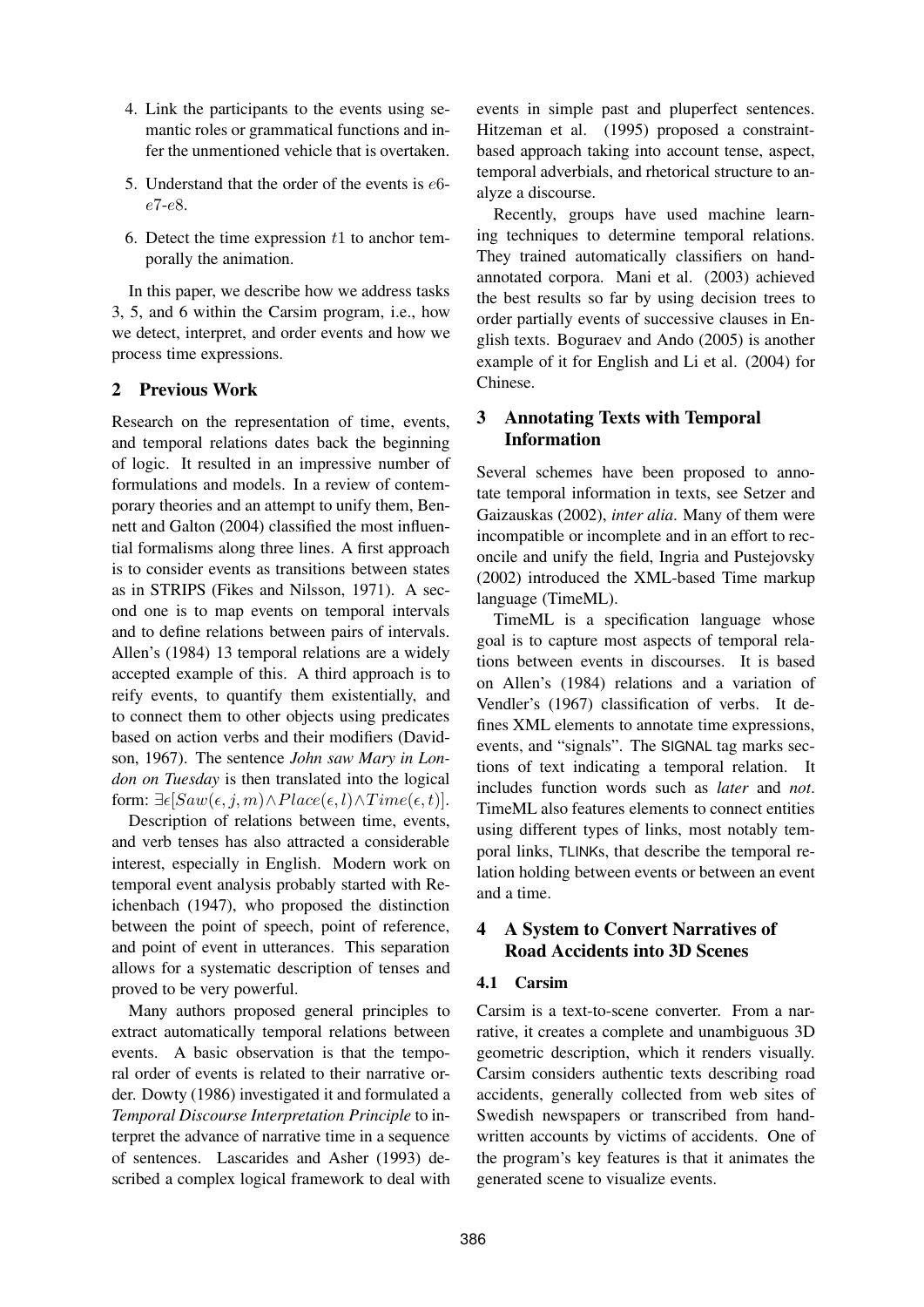The Carsim architecture is divided into two parts that communicate using a frame representation of the text. Carsim's first part is a linguistic module that extracts information from the report and fills the frame slots. The second part is a virtual scene generator that takes the structured representation as input, creates the visual entities, and animates them.

#### **4.2 Knowledge Representation in Carsim**

The Carsim language processing module reduces the text content to a frame representation – a template – that outlines what happened and enables a conversion to a symbolic scene. It contains:

- *Objects*. They correspond to the physical entities mentioned in the text. They also include abstract symbols that show in the scene. Each object has a *type*, that is selected from a predefined, finite set. An object's semantics is a separate geometric entity, where its shape (and possibly its movement) is determined by its type.
- *Events*. They correspond intuitively to an activity that goes on during a period in time and here to the possible object behaviors. We represent events as entities with a type taken from a predefined set, where an event's semantics will be a proposition paired with a point or interval in time during which the proposition is true.
- *Relations and Quantities*. They describe specific features of objects and events and how they are related to each other. The most obvious examples of such information are *spatial* information about objects and *temporal* information about events. Other meaningful relations and quantities include physical properties such as velocity, color, and shape.

## **5 Time and Event Processing**

We designed and implemented a generic component to extract temporal information from the texts. It sits inside the natural language part of Carsim and proceeds in two steps. The first step uses a pipeline of finite-state machines and phrasestructure rules that identifies time expressions, signals, and events. This step also generates a feature vector for each element it identifies. Using the vectors, the second step determines the temporal

relations between the extracted events and orders them in time. The result is a text annotated using the TimeML scheme.

We use a set of decision trees and a machine learning approach to find the relations between events. As input to the second step, the decision trees take sequences of events extracted by the first step and decide the temporal relation, possibly none, between pairs of them. To run the learning algorithm, we manually annotated a small set of texts on which we trained the trees.

### **5.1 Processing Structure**

We use phrase-structure rules and finite state machines to mark up events and time expressions. In addition to the identification of expressions, we often need to interpret them, for instance to compute the absolute time an expression refers to. We therefore augmented the rules with procedural attachments.

We wrote a parser to control the processing flow where the rules, possibly recursive, apply regular expressions, call procedures, and create TimeML entities.

### **5.2 Detection of Time Expressions**

We detect and interpret time expressions with a two-level structure. The first level processes individual tokens using a dictionary and regular expressions. The second level uses the results from the token level to compute the meaning of multiword expressions.

**Token-Level Rules.** In Swedish, time expressions such as *en tisdagseftermiddag* 'a Tuesday afternoon' use nominal compounds. To decode them, we automatically generate a comprehensive dictionary with mappings from strings onto compound time expressions. We decode other types of expressions such as *2005-01-14* using regular expressions

**Multiword-Level Rules.** We developed a grammar to interpret the meaning of multiword time expressions. It includes instructions on how to combine the values of individual tokens for expressions such as {*vid lunchtid*}<sub>t1</sub> {*en tisdageftermiddag*}<sub>t2</sub> '{at noon}<sub>t1</sub> {a Tuesday afternoon}<sub>t2</sub>'. The most common case consists in merging the tokens' attributes to form a more specific expression. However, relative time expressions such as *i torsdags* 'last Tuesday' are more complex. Our grammar handles the most frequent ones, mainly those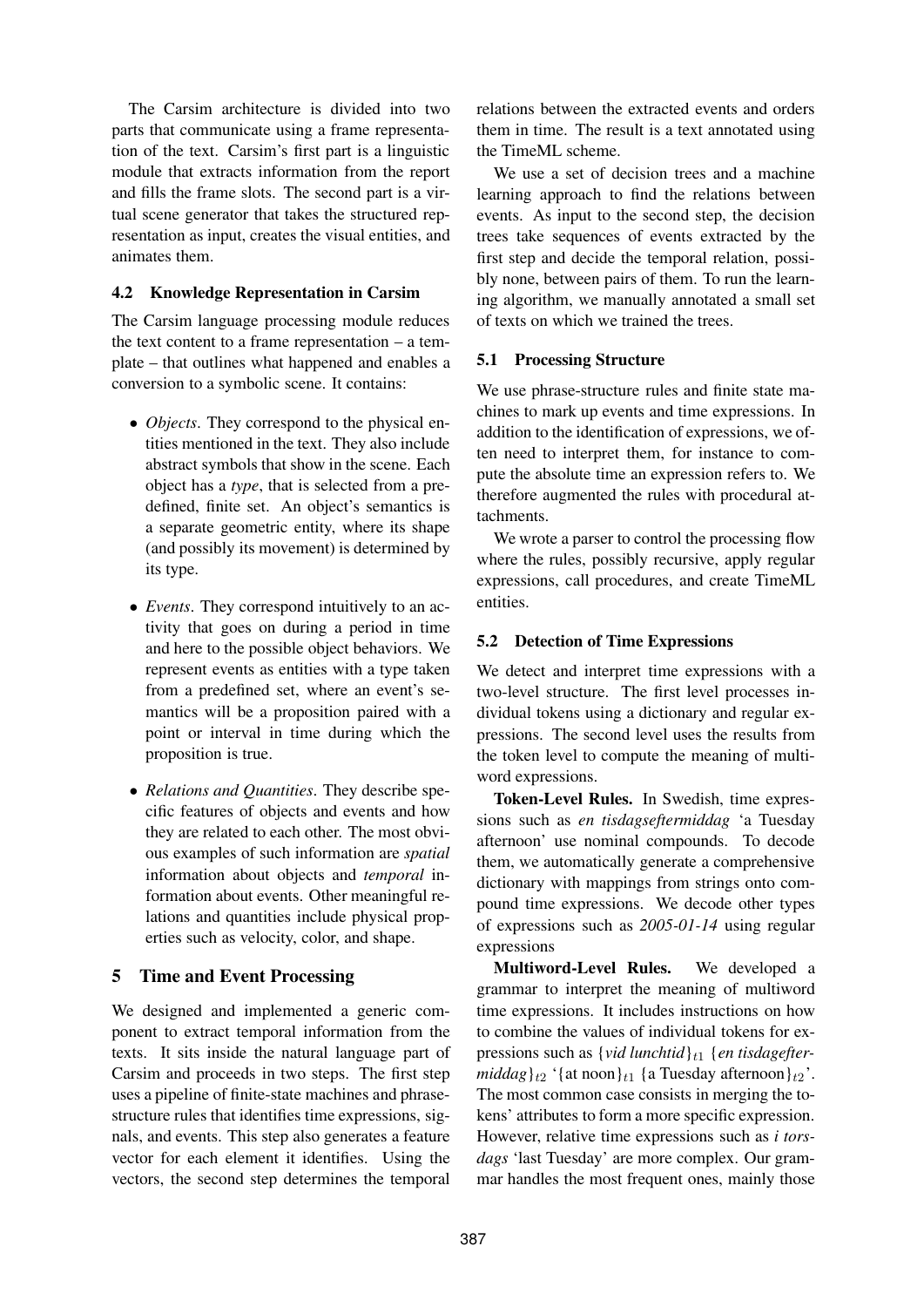that need the publishing date for their interpretation.

### **5.3 Detection of Signals**

We detect signals using a lexicon and naïve string matching. We annotate each signal with a sense where the possible values are: negation, before, after, later, when, and continuing. TimeML only defines one attribute for the SIGNAL tag, an identifier, and encodes the sense as an attribute of the LINKs that refer to it. We found it more appropriate to store the sense directly in the SIGNAL element, and so we extended it with a second attribute.

We use the sense information in decision trees as a feature to determine the order of events. Our strategy based on string matching results in a limited overdetection. However, it does not break the rest of the process.

#### **5.4 Detection of Events**

We detect the TimeML events using a part-ofspeech tagger and phrase-structure rules. We consider that all verbs and verb groups are events. We also included some nouns or compounds, which are directly relevant to Carsim's application domain, such as *bilolycka* 'car accident' or *krock* 'collision'. We detect these nouns through a set of six morphemes.

TimeML annotates events with three features: aspect, tense, and "class", where the class corresponds to the type of the event. The TimeML specifications define seven classes. We kept only the two most frequent ones: states and occurrences.

We determine the features using procedures attached to each grammatical construct we extract. The grammatical features aspect and tense are straightforward and a direct output of the phrasestructure rules. To infer the TimeML class, we use heuristics such as these ones: predicative clauses (copulas) are generally states and verbs in preterit are generally occurrences.

The domain, reports of car accidents, makes this approach viable. The texts describe sequences of real events. They are generally simple, to the point, and void of speculations and hypothetical scenarios. This makes the task of feature identification simpler than it is in more general cases.

In addition to the TimeML features, we extract the grammatical properties of events. Our hypothesis is that specific sequences of grammatical constructs are related to the temporal order of the described events. The grammatical properties consist of the part of speech, noun (NOUN) or verb (VB). Verbs can be finite (FIN) or infinitive (INF). They can be reduced to a single word or part of a group (GR). They can be a copula (COP), a modal (MOD), or a lexical verb. We combine these properties into eight categories that we use in the feature vectors of the decision trees (see ...EventStructure in Sect. 6.2).

### **6 Event Ordering**

TimeML defines three different types of links: subordinate (SLINK), temporal (TLINK), and aspectual (ALINK). Aspectual links connect two event instances, one being aspectual and the other the argument. As its significance was minor in the visualization of car accidents, we set aside this type of link.

Subordinate links generally connect signals to events, for instance to mark polarity by linking a *not* to its main verb. We identify these links simultaneously with the event detection. We augmented the phrase-structure rules to handle subordination cases at the same time they annotate an event. We restricted the cases to modality and polarity and we set aside the other ones.

### **6.1 Generating Temporal Links**

To order the events in time and create the temporal links, we use a set of decision trees. We apply each tree to sequences of events where it decides the order between two of the events in each sequence. If  $e_1, ..., e_n$  are the events in the sequence they appear in the text, the trees correspond to the following functions:

$$
f_{dt1}(e_i, e_{i+1}) \Rightarrow t_{rel}(e_i, e_{i+1})
$$
  
\n
$$
f_{dt2}(e_i, e_{i+1}, e_{i+2}) \Rightarrow t_{rel}(e_i, e_{i+1})
$$
  
\n
$$
f_{dt3}(e_i, e_{i+1}, e_{i+2}) \Rightarrow t_{rel}(e_{i+1}, e_{i+2})
$$
  
\n
$$
f_{dt4}(e_i, e_{i+1}, e_{i+2}) \Rightarrow t_{rel}(e_i, e_{i+2})
$$
  
\n
$$
f_{dt5}(e_i, e_{i+1}, e_{i+2}, e_{i+3}) \Rightarrow t_{rel}(e_i, e_{i+3})
$$

The possible output values of the trees are: *simultaneous*, *after*, *before*, *is\_included*, *includes*, and *none*. These values correspond to the relations described by Setzer and Gaizauskas (2001).

The first decision tree should capture more general relations between two adjacent events without the need of a context. Decision trees  $dt_2$  and  $dt_3$  extend the context by one event to the left respectively one event to the right. They should capture more specific phenomena. However, they are not always applicable as we never apply a decision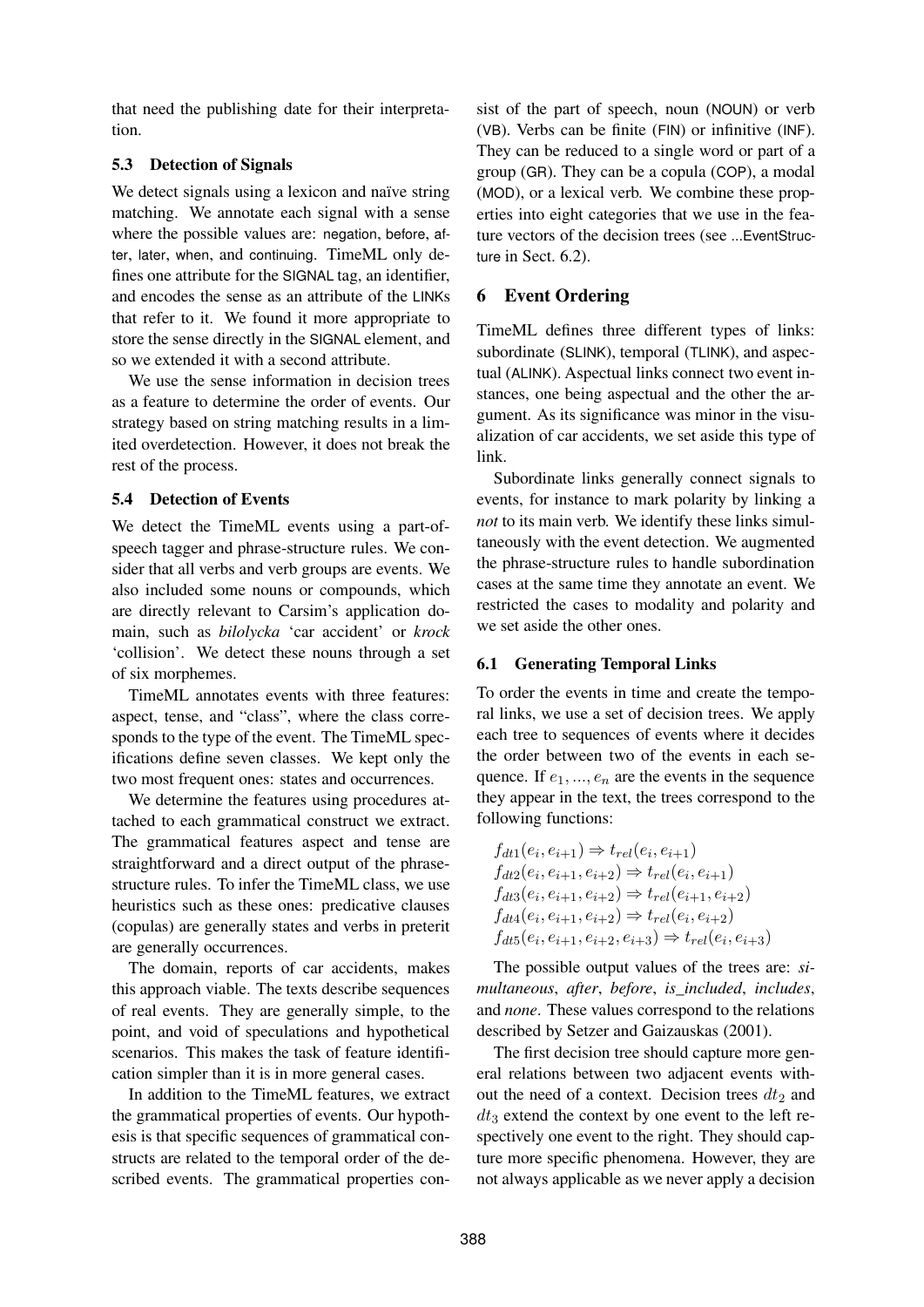tree when there is a time expression between any of the events involved. In effect, time expressions "reanchor" the narrative temporally, and we noticed that the decision trees performed very poorly across time expressions.

We complemented the decision trees with a small set of domain-independent heuristic rules that encode common-sense knowledge. We assume that events in the present tense occur after events in the past tense and that all mentions of events such as *olycka* 'accident' refer to the same event. In addition, the Carsim event interpreter recognizes some semantically motivated identity relations.

#### **6.2 Feature Vectors**

The decision trees use a set of features corresponding to certain attributes of the considered events, temporal signals between them, and some other parameters such as the number of tokens separating the pair of events to be linked. We list below the features of  $f_{dt1}$  together with their values. The first event in the pair is denoted by a mainEvent prefix and the second one by relatedEvent:

- mainEventTense: none, past, present, future, NOT\_DETERMINED.
- mainEventAspect: progressive, perfective, perfective\_progressive, none, NOT\_DETERMINED.
- mainEventStructure: NOUN, VB\_GR\_COP\_INF, VB\_GR\_COP\_FIN, VB\_GR\_MOD\_INF, VB\_GR\_MOD\_FIN, VB\_GR, VB\_INF, VB\_FIN, UNKNOWN.
- relatedEventTense: (as mainEventTense)
- relatedEventAspect: (as mainEventAspect)
- relatedEventStructure: (as mainEventStructure)
- temporalSignalInbetween: none, before, after, later, when, continuing, several.
- tokenDistance: 1, 2 to 3, 4 to 6, 7 to 10, greater than 10.
- sentenceDistance: 0, 1, 2, 3, 4, greater than 4.
- punctuationSignDistance: 0, 1, 2, 3, 4, 5, greater than 5.

The four other decision trees consider more events but use similar features. The values for the ...Distance features are of course greater.

#### **6.3 Temporal Loops**

The process described above results in an overgeneration of temporal links. As some of them may be conflicting, a post-processing module reorganizes them and discards the temporal loops.

The initial step of the loop resolution assigns each link with a score. This score is created by the decision trees and is derived from the C4.5 metrics (Quinlan, 1993). It reflects the accuracy of the leaf as well as the overall accuracy of the decision tree in question. The score for links generated from heuristics is rule dependent.

The loop resolution algorithm begins with an empty set of orderings. It adds the partial orderings to the set if their inclusion doesn't introduce a temporal conflict. It first adds the links with the highest scores, and thus, in each temporal loop, the ordering with the lowest score is discarded.

#### **7 Experimental Setup and Evaluation**

As far as we know, there is no available timeannotated corpus in Swedish, which makes the evaluation more difficult. As development and test sets, we collected approximately 300 reports of road accidents from various Swedish newspapers. Each report is annotated with its publishing date. Analyzing the reports is complex because of their variability in style and length. Their size ranges from a couple of sentences to more than a page. The amount of details is overwhelming in some reports, while in others most of the information is implicit. The complexity of the accidents described ranges from simple accidents with only one vehicle to multiple collisions with several participating vehicles and complex movements.

We manually annotated a subset of our corpus consisting of 25 texts, 476 events and 1,162 temporal links. We built the trees automatically from this set using the C4.5 program (Quinlan, 1993). Our training set is relatively small and the number of features we use relatively large for the set size. This can produce a training overfit. However, C4.5, to some extent, makes provision for this and prunes the decision trees.

We evaluated three aspects of the temporal information extraction modules: the detection and interpretation of time expressions, the detection and interpretation of events, and the quality of the final ordering. We report here the detection of events and the final ordering.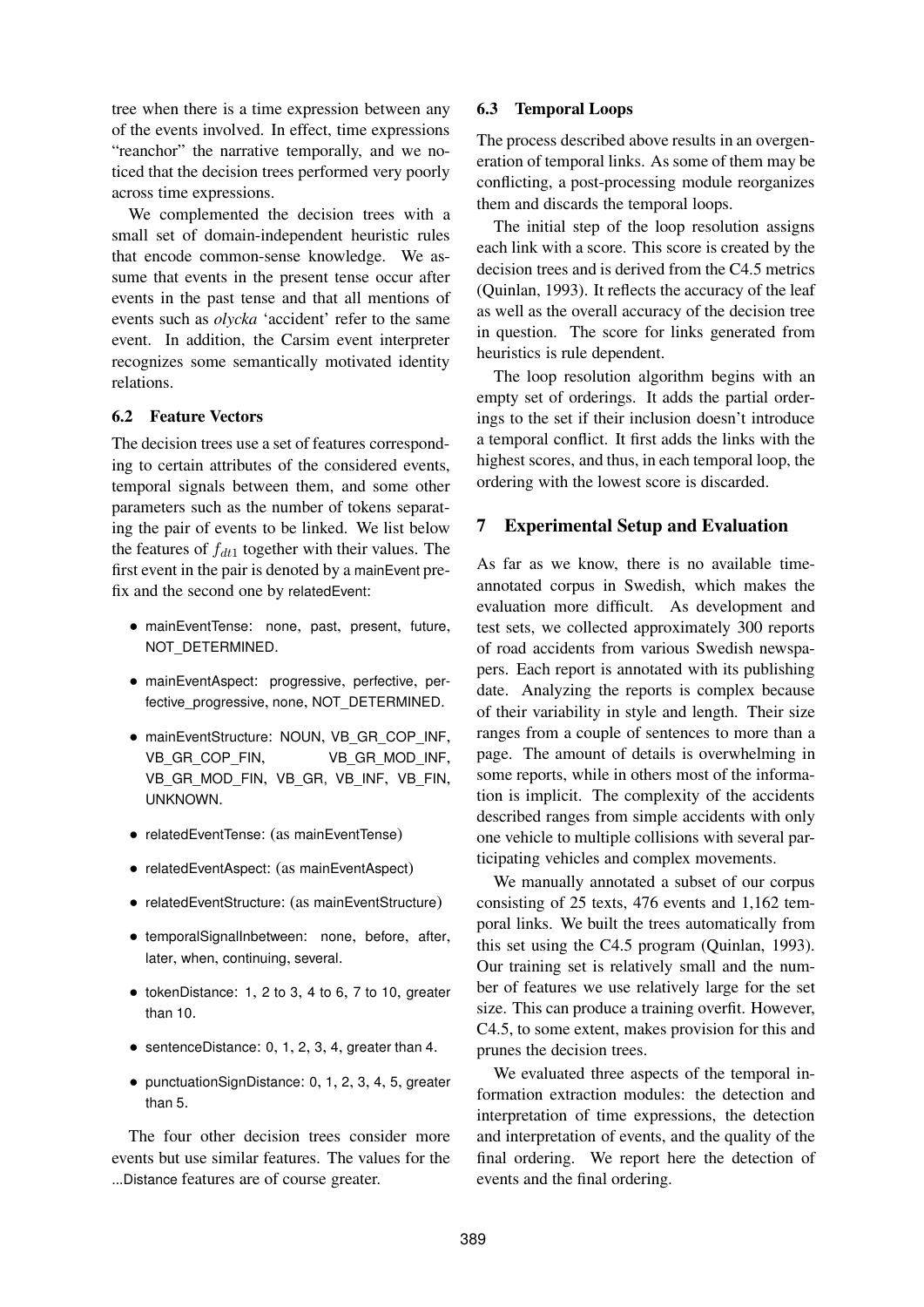| Feature | $N_{correct}$ | $N_{erroneous}$ | Correct |
|---------|---------------|-----------------|---------|
| Tense   | 179           |                 | 99.4%   |
| Aspect  | 161           | 19              | 89.4%   |
| Class   | 150           | 30              | 83.3%   |

Table 1: Feature detection for 180 events.

#### **7.1 Event Detection**

We evaluated the performance of the event detection on a test corpus of 40 previously unseen texts. It should be noted that we used a simplified definition of what an event is, and that the manual annotation and evaluation were both done using the same definition (i.e. all verbs, verb groups, and a small number of nouns are events). The system detected 584 events correctly, overdetected 3, and missed 26. This gives a recall of 95.7%, a precision of 99.4%, and an F-measure of 97.5%.

The feature detection is more interesting and Table 1 shows an evaluation of it. We carried out this evaluation on the first 20 texts of the test corpus.

#### **7.2 Evaluation of Final Ordering**

We evaluated the final ordering with the method proposed by Setzer and Gaizauskas (2001). Their scheme is comprehensive and enables to compare the performance of different systems.

**Description of the Evaluation Method.** Setzer and Gaizauskas carried out an inter-annotator agreement test for temporal relation markup. When evaluating the final ordering of a text, they defined the set  $E$  of all the events in the text and the set  $T$  of all the time expressions. They computed the set  $(E \cup T) \times (E \cup T)$  and they defined the sets  $S^{\dagger}$ ,  $I^{\dagger}$ , and  $B^{\dagger}$  as the transitive closures for the relations *simultaneous*, *includes*, and *before*, respectively.

If  $S_k^{\vdash}$  $\int_k^{\infty}$  and  $S_r^{\vdash}$  $r \nightharpoonup r$  represent the set  $S^{\vdash}$  for the answer key ("Gold Standard") and system response, respectively, the measures of precision and recall for the *simultaneous* relation are:

$$
R = \frac{|S_k^\vdash \cap S_r^\vdash|}{|S_k^\vdash|} \qquad \ \ P = \frac{|S_k^\vdash \cap S_r^\vdash|}{|S_r^\vdash|}
$$

For an overall measure of recall and precision, Setzer and Gaizauskas proposed the following formulas:

$$
R = \frac{|S_k^{\vdash} \cap S_r^{\vdash}| + |B_k^{\vdash} \cap B_r^{\vdash}| + |I_k^{\vdash} \cap I_r^{\vdash}|}{|S_k^{\vdash}| + |B_k^{\vdash}| + |I_k^{\vdash}|}
$$

$$
P = \frac{|S^{\vdash}_k \cap S^{\vdash}_r| + |B^{\vdash}_k \cap B^{\vdash}_r| + |I^{\vdash}_k \cap I^{\vdash}_r|}{|S^{\vdash}_r| + |B^{\vdash}_r| + |I^{\vdash}_r|}
$$

They used the classical definition of the Fmeasure: the harmonic means of precision and recall. Note that the precision and recall are computed per text, not for all relations in the test set simultaneously.

**Results.** We evaluated the output of the Carsim system on 10 previously unseen texts against our Gold Standard. As a baseline, we used a simple algorithm that assumes that all events occur in the order they are introduced in the narrative. For comparison, we also did an inter-annotator evaluation on the same texts, where we compared the Gold Standard, annotated by one of us, with the annotation produced by another member in our group.

As our system doesn't support comparisons of time expressions, we evaluated the relations contained in the set  $E \times E$ . We only counted the reflexive *simultaneous* relation once per tuples  $(e_x, e_y)$  and  $(e_y, e_x)$  and we didn't count relations  $(e_r, e_r)$ .

Table 2 shows our results averaged over the 10 texts. As a reference, we also included Setzer and Gaizauskas' averaged results for interannotator agreement on temporal relations in six texts. Their results are not directly comparable however as they did the evaluation over the set  $(E \cup T) \times (E \cup T)$  for English texts of another type.

**Comments.** The computation of ratios on the transitive closure makes Setzer and Gaizauskas' evaluation method extremely sensitive. Missing a single link often results in a loss of scores of generated transitive links and thus has a massive impact on the final evaluation figures.

As an example, one of our texts contains six events whose order is  $e_4 < e_5 < e_6 < e_1 < e_2 <$  $e_3$ . The event module automatically detects the chains  $e_4 < e_5 < e_6$  and  $e_1 < e_2 < e_3$  correctly, but misses the link  $e_6 < e_1$ . This gives a recall of  $6/15 = 0.40$ . When considering evaluations performed using the method above, it is meaningful to have this in mind.

#### **8 Carsim Integration**

The visualization module considers a subset of the detected events that it interprets graphically. We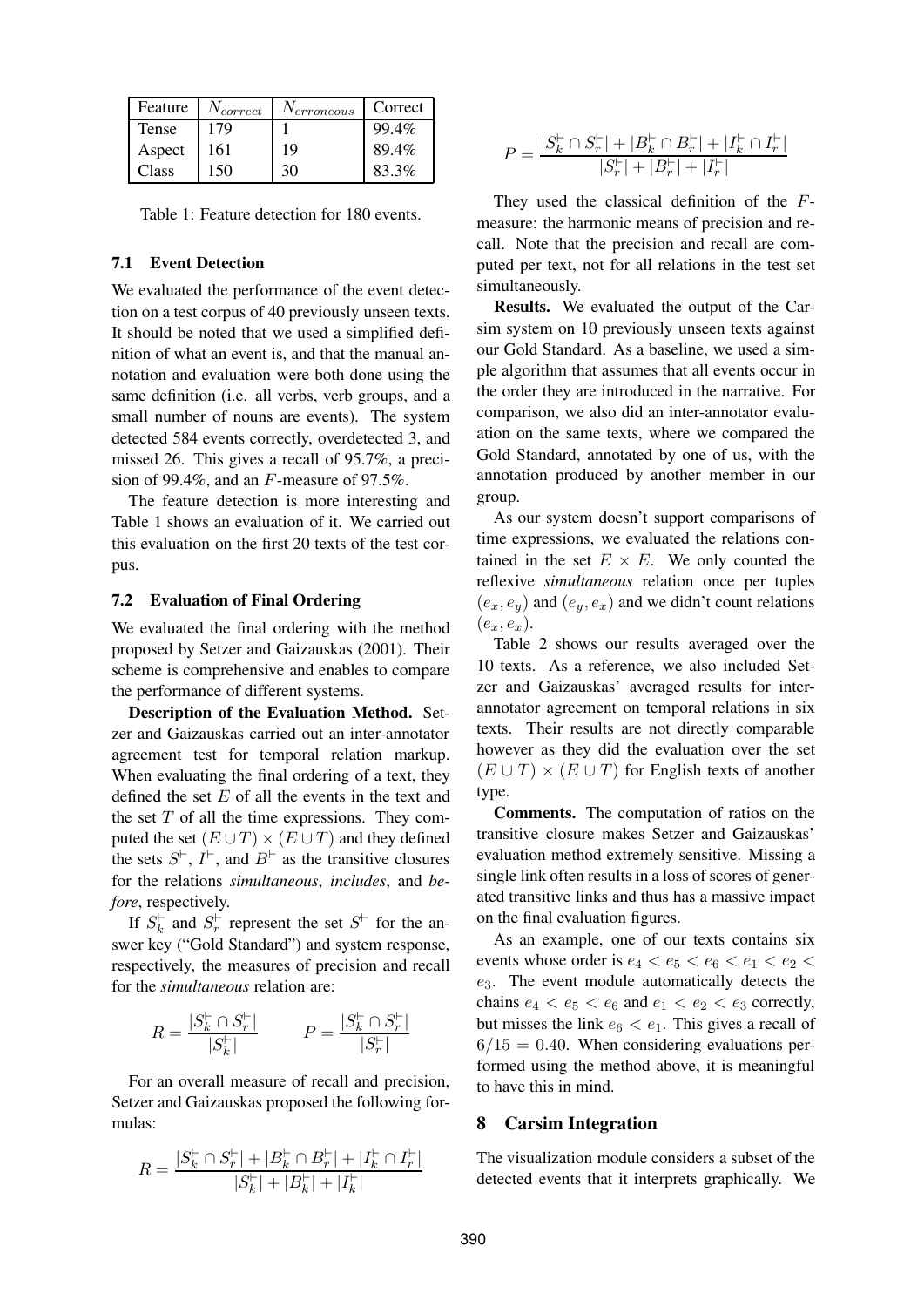| Evaluation               | Average $n_{words}$ | Average $n_{events}$ | $P_{mean}$ | $R_{mean}$ | $\lceil mean \rceil$ |
|--------------------------|---------------------|----------------------|------------|------------|----------------------|
| Gold vs. Baseline        | 98.5                | 14.3                 | 49.42      | 29.23      | 35.91                |
| Gold vs. Automatic       |                     | ,,                   | 54.85      | 37.72      | 43.97                |
| Gold vs. Other Annotator | "                   | "                    | 85.55      | 58.02      | 68.01                |
| Setzer and Gaizauskas    | 312.2               | 26.7                 | 67.72      | 40.07      | 49.13                |

Table 2: Evaluation results for final ordering averaged per text (with  $P$ ,  $R$ , and  $F$  in %).

call this subset the Carsim events. Once the event processing has been done, Carsim extracts these specific events from the full set using a small domain ontology and inserts them into the template. We use the event relations resulting from temporal information extraction module to order them. For all pairs of events in the template, Carsim queries the temporal graph to determine their relation.

Figure 1 shows a part of the template representing the accident described in Section 1. It lists the participants, with the unmentioned vehicle inferred to be a car. It also shows the events and their temporal order. Then, the visualization module synthesizes a 3D scene and animates it. Figure 2 shows four screenshots picturing the events.

| Template      |                                                                   |                        |       |                                                                        |  |  |
|---------------|-------------------------------------------------------------------|------------------------|-------|------------------------------------------------------------------------|--|--|
| Scene         | Location i södra Afghanistan<br>Scene<br><b>Environment</b> rural |                        |       |                                                                        |  |  |
| Objects       | Bus                                                               | Id<br>IntroducedAs den |       | RoadObject1                                                            |  |  |
|               | Car  <br>  Id RoadObject2                                         |                        |       |                                                                        |  |  |
| <b>Fvents</b> | łd<br>Overtake                                                    |                        |       | Event1<br>Actor (RoadObject1)<br><b>Victim</b> (RoadObject2)           |  |  |
|               | LeaveRoad                                                         |                        | łd    | Event2<br>Actor (RoadObject1)                                          |  |  |
|               | Overturn                                                          |                        | ы     | Times SameTime RelativeTo (Event1)<br>Event3                           |  |  |
|               |                                                                   |                        |       | Actor (RoadObject1)                                                    |  |  |
|               |                                                                   |                        | Times | StrictlyAfter RelativeTo (Event1)<br>StrictlyAfter RelativeTo (Event2) |  |  |

Figure 1: Representation of the accident in the example text.

### **9 Conclusion and Perspectives**

We have developed a method for detecting time expressions, events, and for ordering these events temporally. We have integrated it in a text-toscene converter enabling the animation of generic actions.

The module to detect time expression and interpret events performs significantly better than the baseline technique used in previous versions of Carsim. In addition, it should to be easy to separate it from the Carsim framework and reuse it in other domains.

The central task, the ordering of all events, leaves lots of room for improvement. The accuracy of the decision trees should improve with a larger training set. It would result in a better overall performance. Switching from decision trees to other training methods such as Support Vector Machines or using semantically motivated features, as suggested by Mani (2003), could also be sources of improvements.

More fundamentally, the decision tree method we have presented is not able to take into account long-distance links. Investigation into new strategies to extract such links directly without the computation of a transitive closure would improve recall and, given the evaluation procedure, increase the performance.

### **References**

- James F. Allen. 1984. Towards a general theory of action and time. *Artificial Intelligence*, 23(2):123– 154.
- Brandon Bennett and Antony P. Galton. 2004. A unifying semantics for time and events. *Artificial Intelligence*, 153(1-2):13–48.
- Branimir Boguraev and Rie Kubota Ando. 2005. TimeML-compliant text analysis for temporal reasoning. In *IJCAI-05, Proceedings of the Nineteenth International Joint Conference on Artificial Intelligence*, pages 997–1003, Edinburgh, Scotland.
- Donald Davidson. 1967. The logical form of action sentences. In N. Rescher, editor, *The Logic of Decision and Action*. University of Pittsburgh Press.
- David R. Dowty. 1986. The effects of aspectual class on the temporal structure of discourse: Semantics or pragmatics? *Linguistics and Philosophy*, 9:37–61.